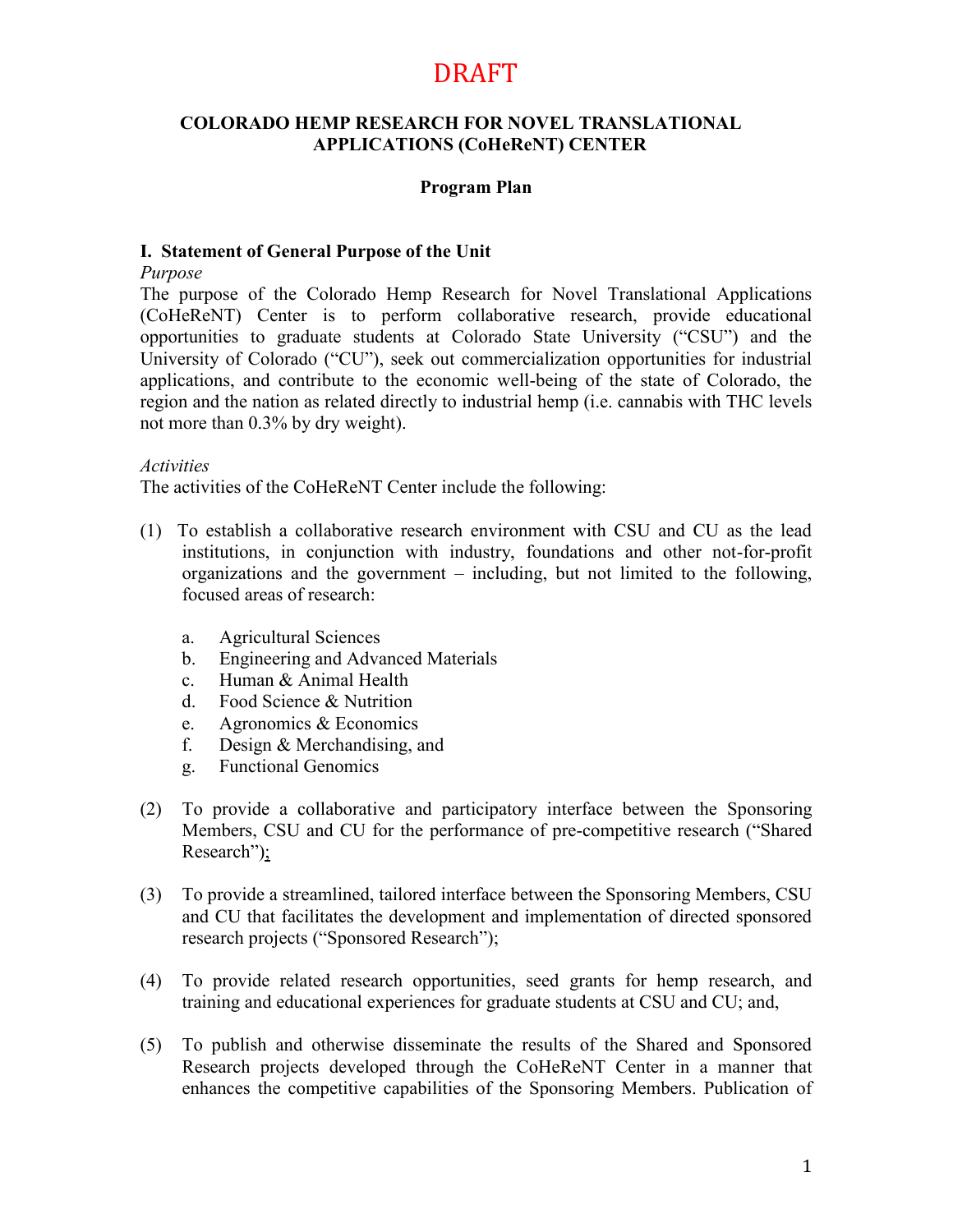# DRAFT

the results from Sponsored Research projects will be accomplished in a way that protects proprietary information and potentially patentable intellectual property.

## **II. Congruence with Role and Mission of the University**

The CoHeReNT Center exists to perform collaborative research in accordance with the following objectives:

- (1) CoHeReNT seeks to develop new industrial applications of industrial hemp and seek out commercialization opportunities for industrial applications of hemp.
- (2) CoHeReNT strives to provide relevant training and educational opportunities for students (BS, MS, and PhD) at CSU and CU.
- (3) CoHeReNT works to create an integrated research and training environment, where academia and industry collaborate in the development of industrial hemp for future commercialization and to contribute to the economic well-being of the State of Colorado, the region and the nation as related directly to hemp.

The CoHeReNT Center seeks to become the United States' leading center for research, education, and innovation across a range of scientific and agricultural disciplines relevant to and directly related to industrial hemp research as well as industrial hemp's wide-range of commercial usages including but not limited to: clothing, paper, biodegradable plastics, fibers, biofuel, oils and textiles. This vision also extends to human and animal health implications with a focus on nutrition and food sciences.

Hemp is a promising crop to the agricultural and commercial industries because it is considered to be environmentally friendly; however, there is a need for improving industrial hemp production. In 2013, Congress amended Farm Bill, Section 7606,the Legitimacy of Industrial Hemp Research, which authorizes institutions of higher education or State departments of agriculture in states where hemp is legal to grow hemp for research or agricultural pilot programs. Hemp has not been grown legally in the U.S. since 1957, therefore there is a need for research and development of hemp varieties. The Center is designed to research new technologies to utilize hemp as an energy crop, make a contribution to existing fuels and commercial products such as paper, fiber and clothing, and do so in an environmentally safe manner. The Center will allow for the investigation of multiple novel technologies such as utilizing the functional genomics of hemp to study and research effective cultivation methods and product enhancement. Hemp research has been and will continue to receive investment from large companies and the venture community.

Industrial hemp consistently contains around 1% of cannabidiol (CBD) a nonpsychotropic plant constituent shown to have promising medicinal effects. The interest in CBD pharmacology and its medicinal properties have increased significantly and has been the subject of thousands of publications in the last decade. The US Food and Drug Administration has recently approved a CBD-enriched oral liquid derived from plant material for the treatment of Dravet syndrome, in which patients have intractable epilepsy. CBD has been frequently shown to have anticonvulsant, antipsychotic, antiinflammatory, antidepressant, anxiolytic and neuroprotective properties. CoHeReNT